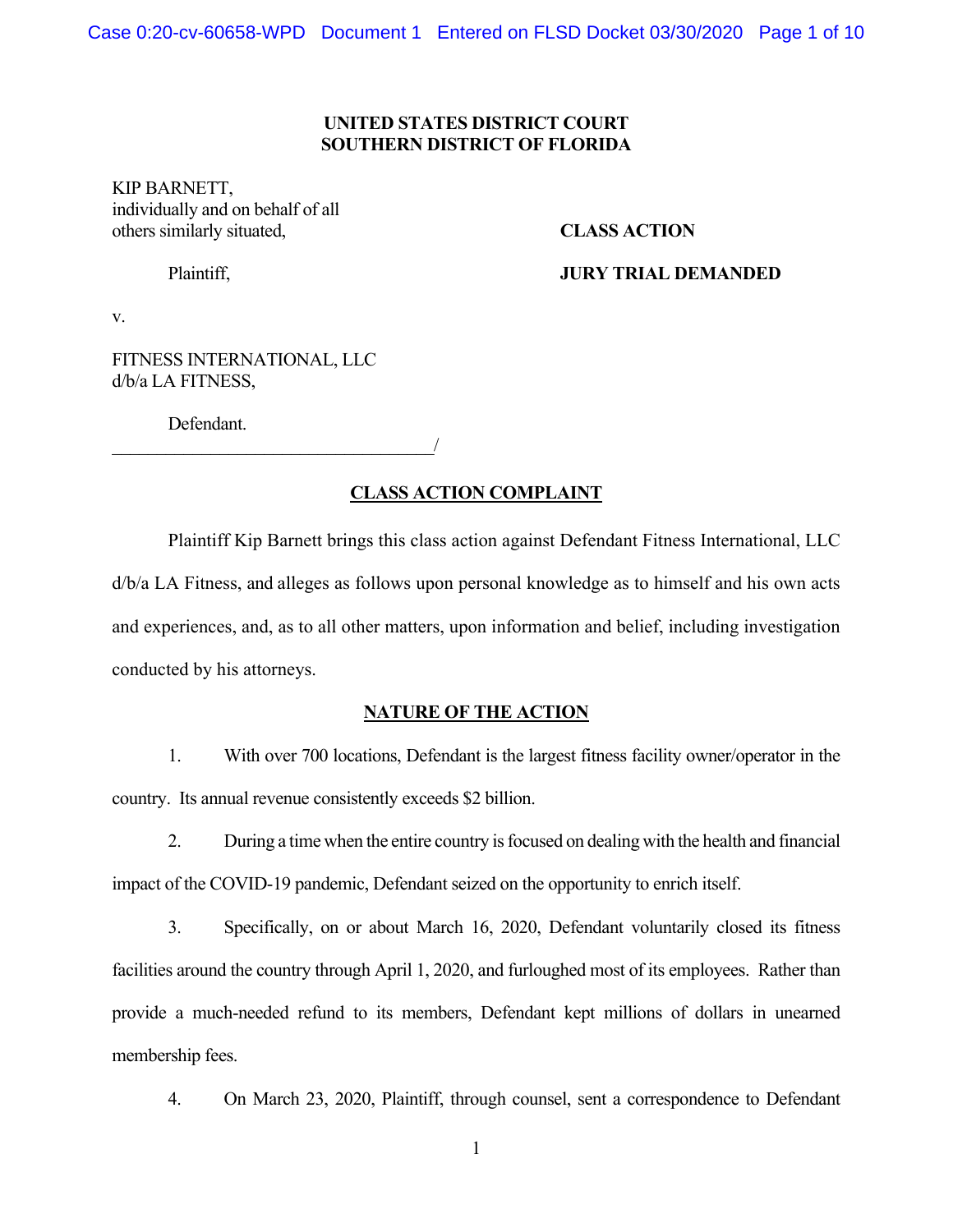demanding for Defendant to refund unearned membership fees to all members of Defendant's facilities.

5. On March 27, 2020, Defendant responded by stating that it was "reviewing" the issue. Then, at 1:28 a.m. on March 30, 2020, Defendant sent an email to all members purporting to offer extended memberships or a free three-month membership for a friend or family member as an apology for closing its facilities earlier in the month and not refunding its members.

6. The e-mail contains hyperlink to Defendant's website where members are supposed to select one of the two options. Defendant's website contains a "Limitation of Liability" clause in its Terms and Conditions, which absolves Defendant of liability for the unearned membership fees it is attempting to keep for this month.

7. As of the filing of this lawsuit, Defendant has yet to reimburse its members, including Plaintiff, the millions of dollars in unearned membership fees it collected this month.

8. Accordingly, Plaintiff has been left with no choice but to file this lawsuit to seek damages on behalf of himself and the Class Members, as defined below, and any other available legal or equitable remedies resulting from the unlawful actions of Defendant.

#### **JURISDICTION AND VENUE**

9. This Court has personal jurisdiction over Defendant because Defendant directs, markets, and provides its business activities throughout the State of Florida. Further, this Court has personal jurisdiction over Defendant because Defendant's tortious conduct against Plaintiff occurred in part within this District and, on information and belief, Defendant committed the same wrongful acts to other individuals within this judicial district, such that some of Defendant's acts have occurred within this district, subjecting Defendant to jurisdiction here.

10. The Court has diversity jurisdiction over this action pursuant to 28 U.S.C. § 1332(a)(1) because there is diversity of residence of the named parties. Additionally, this court has subject matter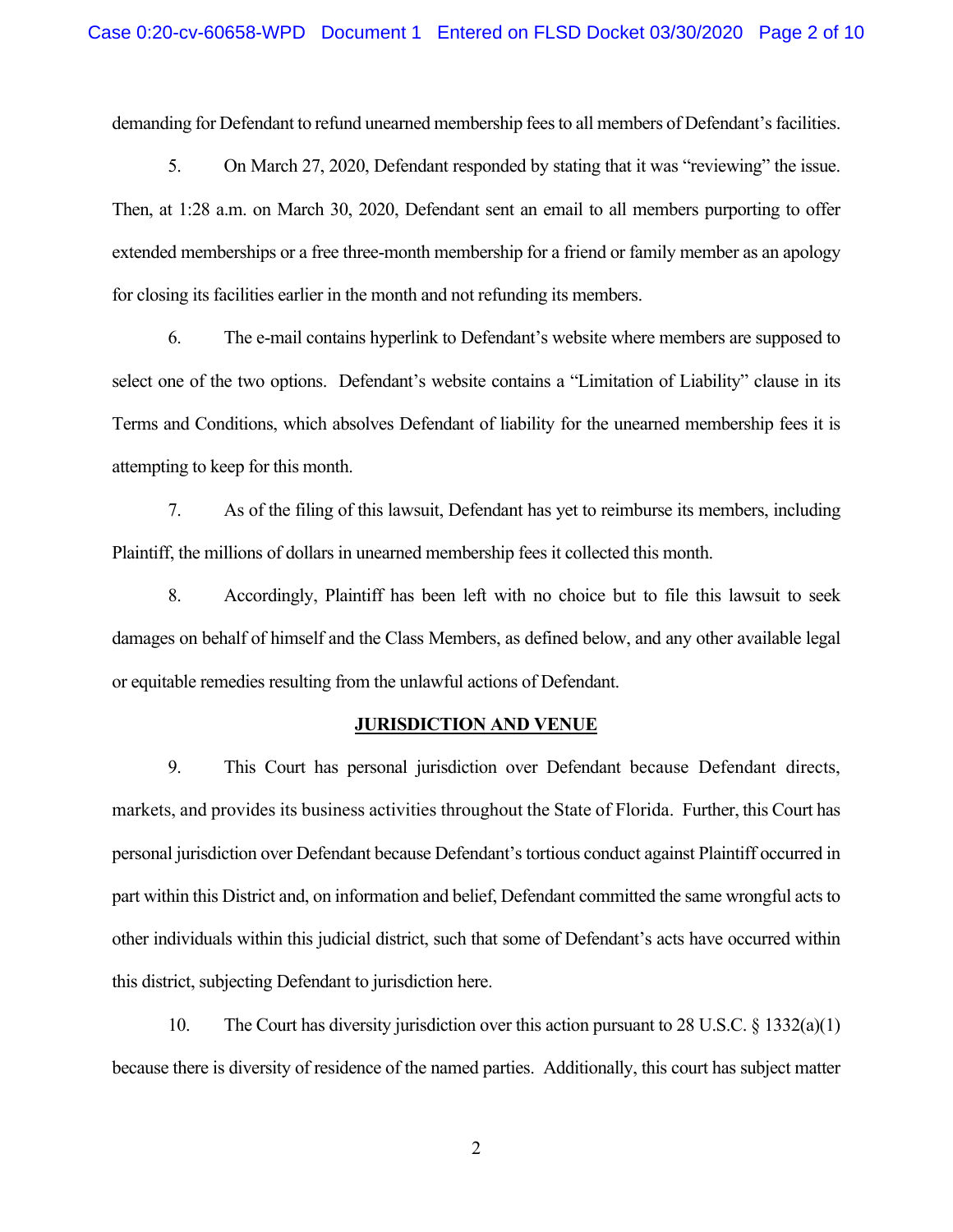jurisdiction under 28 U.S.C. § 1332(d)(2). Plaintiff seeks damages, which, when aggregated among a proposed class numbering in the millions, exceeds the \$5,000,000.00 threshold for federal court jurisdiction under the Class Action Fairness Act ("CAFA").

11. Venue is proper in this District pursuant to 28 U.S.C. §§ 1391(b) and (c) because Defendant is deemed to reside in any judicial district in which it is subject to personal jurisdiction, and because a substantial part of the events or omissions giving rise to the claim occurred in this District.

#### **PARTIES**

12. Plaintiff is a natural person who, at all times relevant to this action, was a citizen of and domiciled in Broward County, Florida.

13. Defendant is a California limited liability company whose principal office is located at 3161 Michelson Dr. Ste. 600, Irvine, CA 92612.

#### **FACTS**

14. Plaintiff has been a member of Defendant's fitness facilities for over 14 years and has a month-to-month membership agreement with Defendant.

15. Earlier this month, Plaintiff paid his membership fee of \$32.09 to Defendant for the month of March 2020.

16. On March 16, 2020, Defendant voluntarily closed its fitness facilities around the country, including the location where Plaintiff regularly exercises.

17. On or about March 20, 2020, Plaintiff received an e-mail from Defendant stating that Defendant had decided to voluntarily close its clubs through March 31, 2020.

18. However, rather than reimburse Plaintiff the unearned membership fee amount of \$15.52 for the remainder of the month, Defendant kept that amount and notified Plaintiff in the e-mail that all billing would be suspended, but not until April 1, 2020.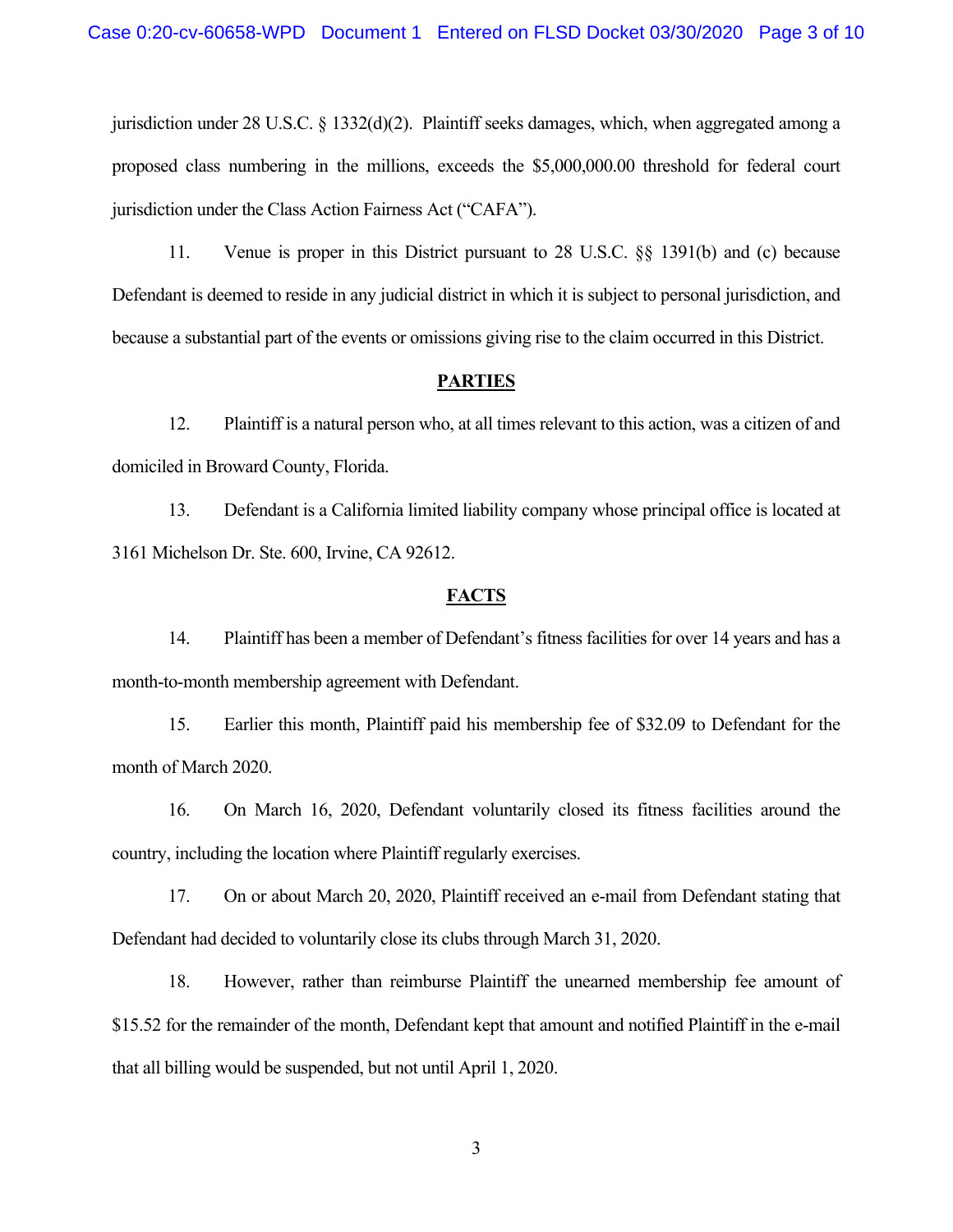19. On March 23, 2020, Plaintiff, through counsel, sent a correspondence to Defendant demanding "(1) that Fitness International refund to him prorated fees from the date of the voluntary closure through March 31, 2020; (2) that Fitness International reimburse all membership accounts prorated fees from the date of the voluntary closure through March 31, 2020; and (3) that Fitness International modify its policies and procedures so that members are not charged fees when Fitness International voluntarily closes its facilities."

20. On March 27, 2020, Defendant responded to Plaintiff's demand by e-mailing Plaintiff's counsel and stating that it was "reviewing" the issue.

21. Then, on March 30, 2020 at approximately 1:28 a.m., Defendant sent an e-mail to all members with a purported apology and offer to compensate members for the early closure of its clubs. The offer contained in the e-mail is as follows:

> OPTION 1: A free additional one-month extension to the end of your membership; or

> OPTION 2: A three-month membership (valued at over \$175) for you to give to a friend or family member, which will give them access to all of our clubs.

22. To redeem the offer, Plaintiff and other members are required to click on a hyperlink re-directing them to Defendant's website. That website contains terms and conditions, including a "Limitation of Liability" pursuant to which Defendant self-servingly absolves itself of all liability for any damages resulting from the interruption of its services. For example, the unearned membership fees at issue in this case.

23. Plaintiff did not click on the link and is not bound by Defendant's "Limitation of Liability" clause.

24. As of the filing of this Complaint, Plaintiff and the Class Members have not been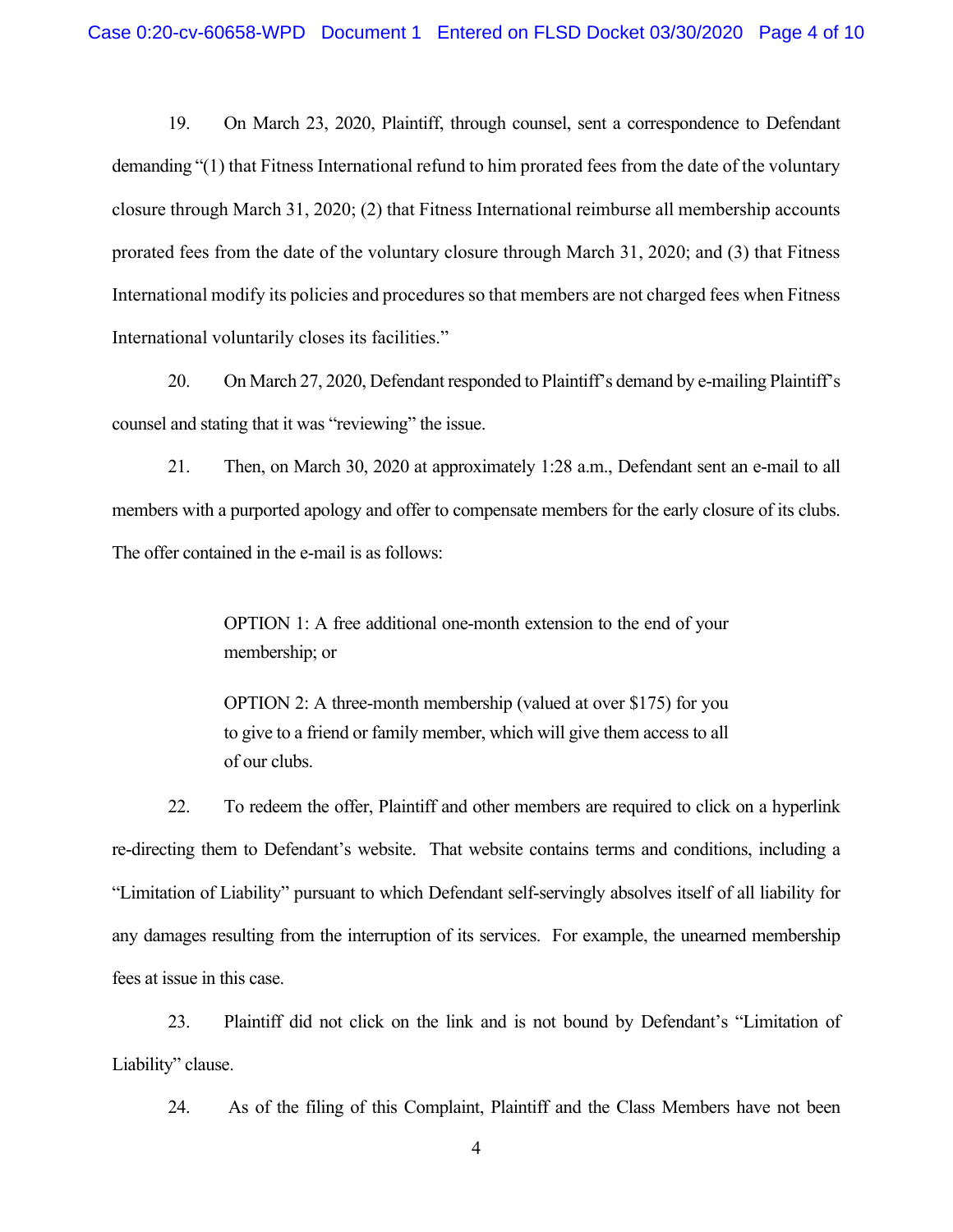reimbursed the unearned membership fees at issue.

25. Plaintiff and the Class Members have been harmed by Defendant in the amount of unearned membership fees totaling in the millions of the dollars for the time period of March 16, 2020 through March 31, 2020.

# **CLASS ALLEGATIONS**

## **PROPOSED CLASS**

26. Plaintiff brings this case as a class action pursuant to Fed. R. Civ. P. 23, on behalf of herself and all others similarly situated.

27. Plaintiff brings this case on behalf of following Class:

# **All persons who paid to Defendant membership fees for the month of March 2020 and have not received reimbursement for the time period of March 16, 2020 through March 31, 2020 during which Defendant's facilities were closed.**

28. Defendant and its employees or agents are excluded from the Class.

29. Plaintiff does not know the exact number of members in the Class but believes the Class members number in the several thousands, if not more.

## **NUMEROSITY**

30. Upon information and belief, Defendant has harmed thousands of consumers by keeping unearned membership fees for the month of March 2020. The members of the Class, therefore, are believed to be so numerous that joinder of all members is impracticable.

31. The exact number and identities of the Class members are unknown at this time and can be ascertained only through discovery. Identification of the Class members is a matter capable of ministerial determination from Defendant's records.

## **COMMON QUESTIONS OF LAW AND FACT**

32. There are numerous questions of law and fact common to the Class which predominate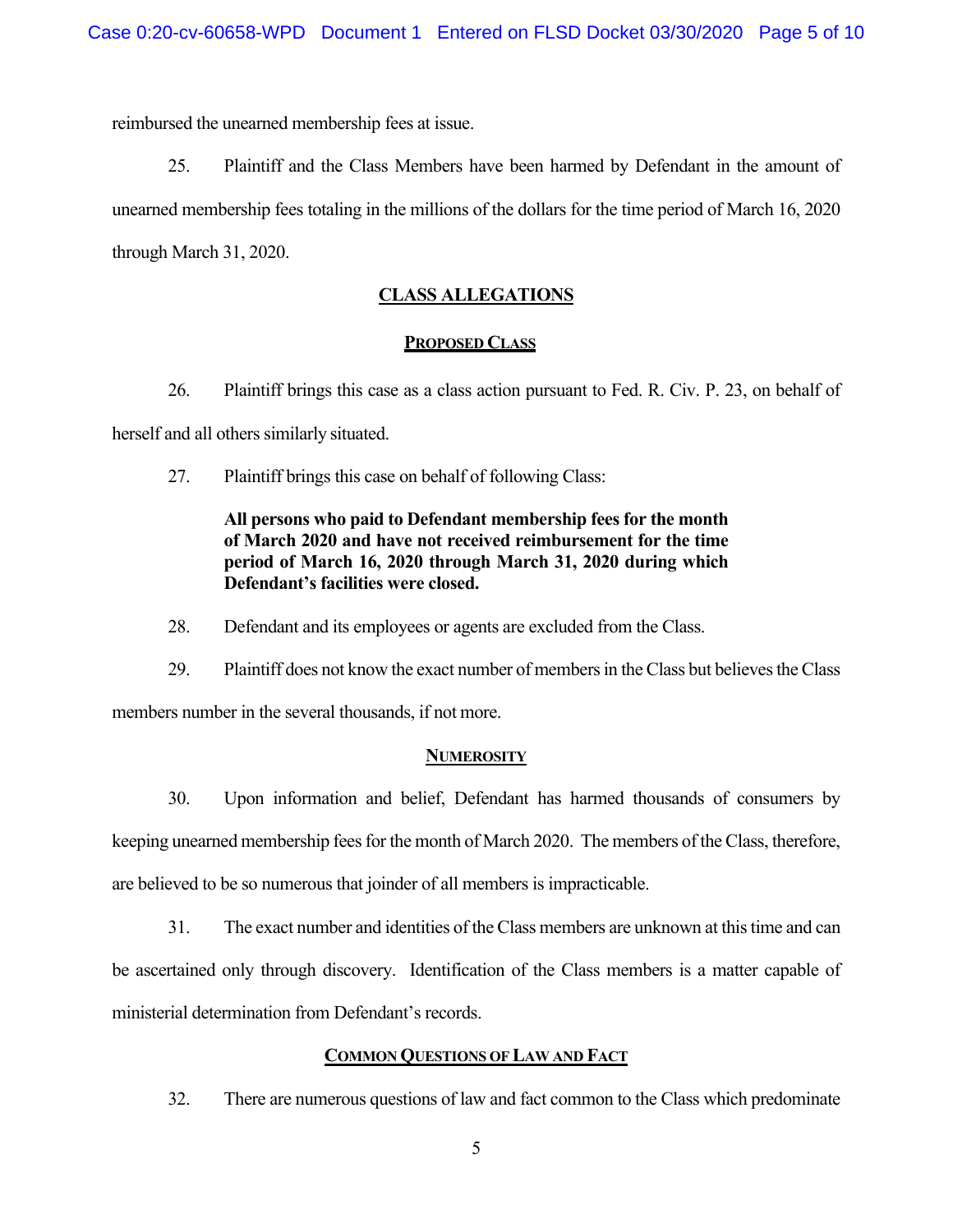over any questions affecting only individual members of the Class. Among the questions of law and fact common to the Class are: (1) whether Defendant unjustly enriched itself by failing to reimburse Plaintiff and the Class Members unearned membership fees; (2) whether Defendant negligently enriched itself by failing to reimburse Plaintiff and the Class Members unearned membership fees; (3) whether Plaintiff and the Class Members have suffered monetary damages; and (4) whether Plaintiff and the Class Members are entitled to injunctive relief.

33. The common questions in this case are capable of having common answers. If Plaintiff's claims are accurate, Plaintiff and the Class members will have identical claims capable of being efficiently adjudicated and administered in this case.

#### **TYPICALITY**

34. Plaintiff's claims are typical of the claims of the Class members, as they are all based on the same factual and legal theories.

#### **PROTECTING THE INTERESTS OF THE CLASS MEMBERS**

35. Plaintiff is a representative who will fully and adequately assert and protect the interests of the Class and has retained competent counsel. Accordingly, Plaintiff is an adequate representative and will fairly and adequately protect the interests of the Class.

#### **SUPERIORITY**

36. A class action is superior to all other available methods for the fair and efficient adjudication of this lawsuit, because individual litigation of the claims of all members of the Class is economically unfeasible and procedurally impracticable. While the aggregate damages sustained by the Class Members are in the millions of dollars, the individual damages incurred by each member of the Class resulting from Defendant's wrongful conduct are too small to warrant the expense of individual lawsuits. The likelihood of individual Class members prosecuting their own separate claims is remote,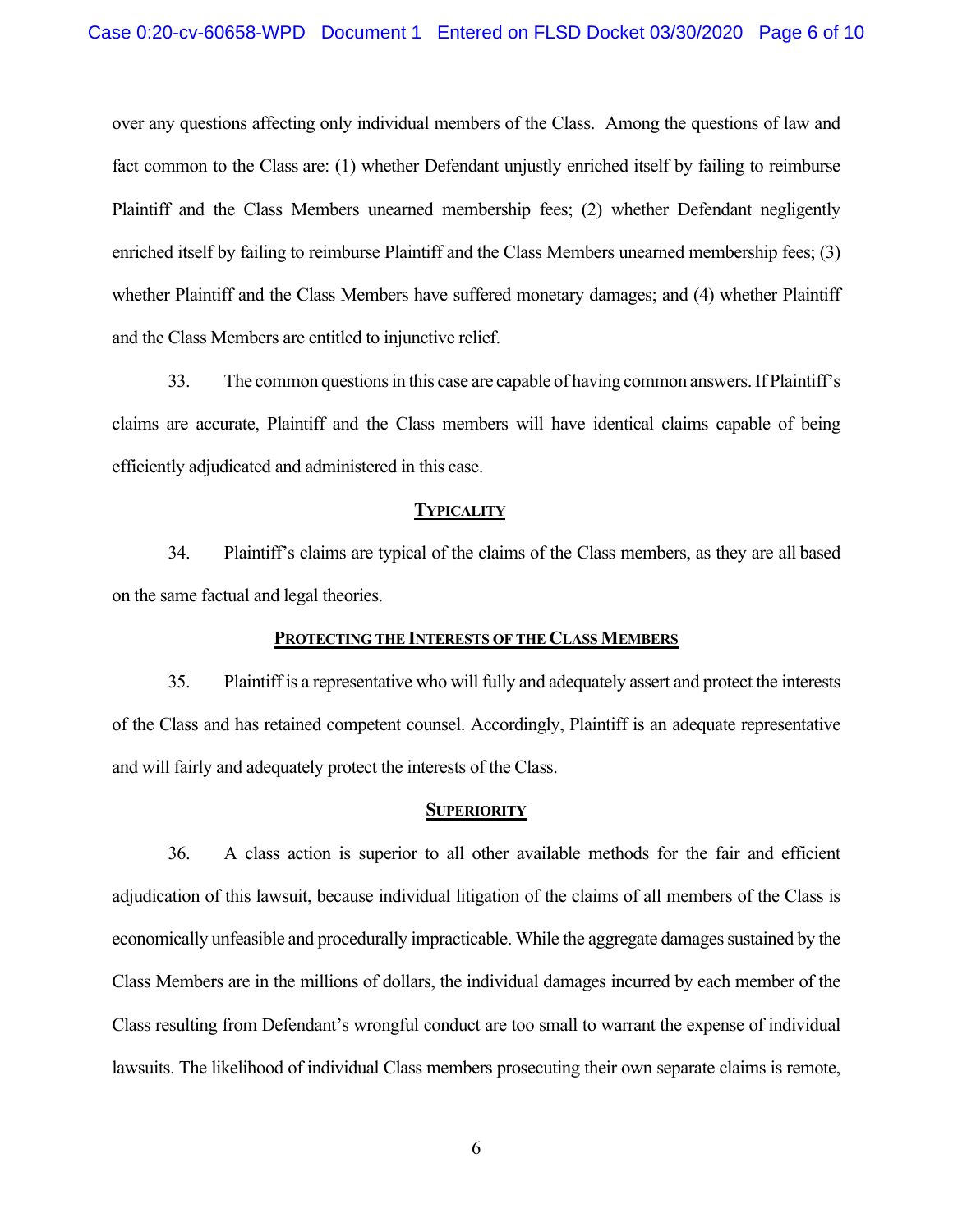and, even if every member of the Class could afford individual litigation, the court system would be unduly burdened by individual litigation of such cases.

37. The prosecution of separate actions by members of the Class would create a risk of establishing inconsistent rulings and/or incompatible standards of conduct for Defendant. For example, one court might enjoin Defendant from performing the challenged acts, whereas another may not. Additionally, individual actions may be dispositive of the interests of the Class, although certain class members are not parties to such actions.

## **COUNT I UNJUST ENRICHMENT (On Behalf of Plaintiff and the Class)**

38. Plaintiff re-alleges and incorporates the foregoing allegations as if fully set forth herein.

39. Plaintiff and the Class Members conferred a benefit upon Defendant in the form of membership fees for the month of March 2020.

40. Defendant had knowledge of the benefits conferred upon it by Plaintiff and the Class Members.

41. Defendant voluntarily accepted and retained the benefits conferred upon it by Plaintiff and the Class Members, even after it voluntarily closed its facilities.

42. Under the circumstances, it would be inequitable for Defendant to retain the benefit conferred upon it by Plaintiff and the Class Members.

43. Defendant has been unjustly enriched and is required to refund Plaintiff and the Class Members the benefits they conferred upon Defendant.

44. Plaintiff and the Class Members demand the applicable relief set forth in the Prayer for Relief below.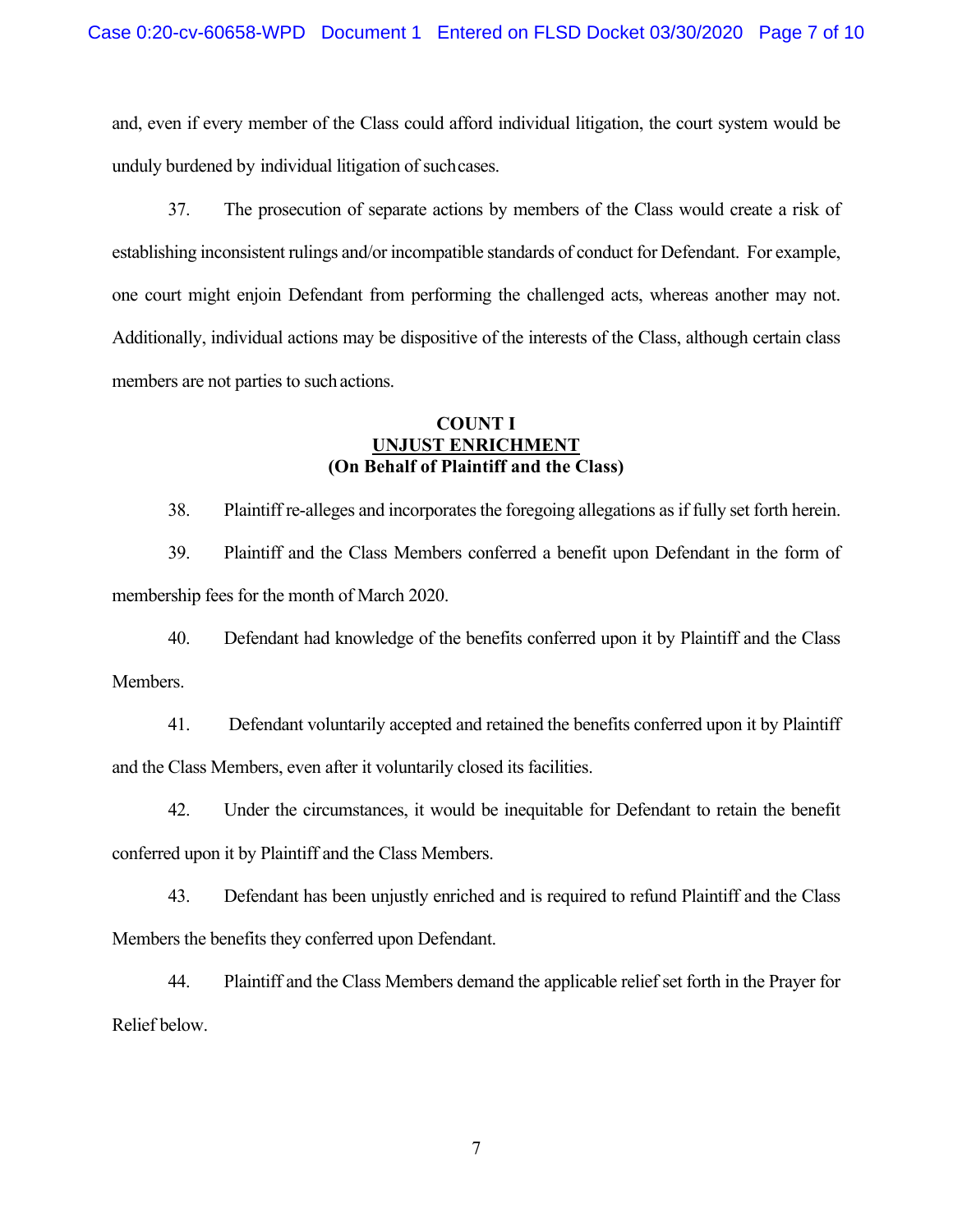# **COUNT II NEGLIGENCE (On Behalf of Plaintiff and the Class)**

45. Plaintiff incorporates and realleges by reference each and every allegation contained in paragraphs 1-37 as if fully set forth herein.

46. Defendant had a duty to Plaintiff and the Class Members to provide fitness facility services in exchange for the membership dues it collected from Plaintiff and the Class Members for the month of March 2020.

47. Defendant breached its duty to Plaintiff and the Class Members by failing to provide services from March 16, 2020 through March 31, 2020, and by failing to reimburse Plaintiff and the Class Members the membership fees that they paid.

48. Defendant knew or should have known that its wrongful acts would cause damage to Plaintiff and the Class Members.

49. Defendant's conduct has directly and proximately caused damages to Plaintiff and Class Members in the amount of unearned membership fees paid by Plaintiff and the Class Members.

50. Plaintiff and the Class Members demand the applicable relief set forth in the Prayer for Relief below.

# **PRAYER FOR RELIEF**

**WHEREFORE**, Plaintiff Kip Barnett, on behalf of himself and the Class Members, prays for the following relief:

a. A declaration that this lawsuit may properly be maintained as a class action and certifying the Class claims herein;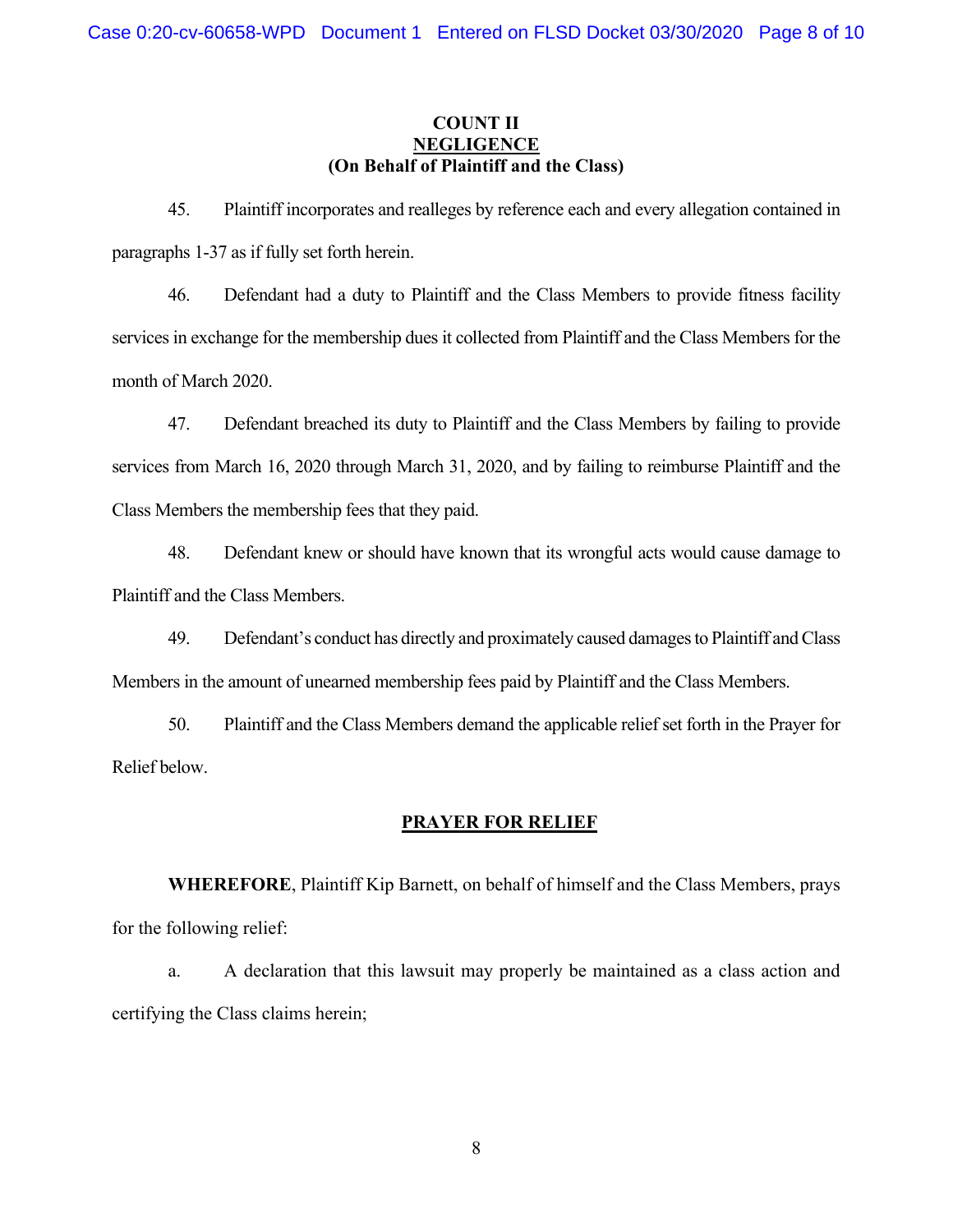b. Award Plaintiff and the Class Members actual damages, including the total amount of unearned membership fees collected by Defendant for the period of March 16, 2020 through March 31, 2020.

c. Award Plaintiff and the Class Members injunctive relief in the form of a guarantee by Defendant not to charge membership fees during periods when its facilities are closed, as well as adopting policies and procedures to ensure that members are reimbursed fees collected for any period during which Defendant's facilities are closed.

d. Award other declaratory and injunctive relief as permitted by law;

e. Award Plaintiff and the Class Members damages flowing from the requested injunction;

f. Appoint the undersigned as Class Counsel;

g. Appoint Plaintiff as Representatives of the Class;

h. Award reasonable attorneys' fees, filing fees, expert fees, and costs of suit to counsel based upon the benefit received by Plaintiff and the Class Members; and

i. Award Plaintiff and the Class Members any further relief that the Court deems just and proper.

## **JURY DEMAND**

Plaintiff and the Class Members hereby demand a trial by jury.